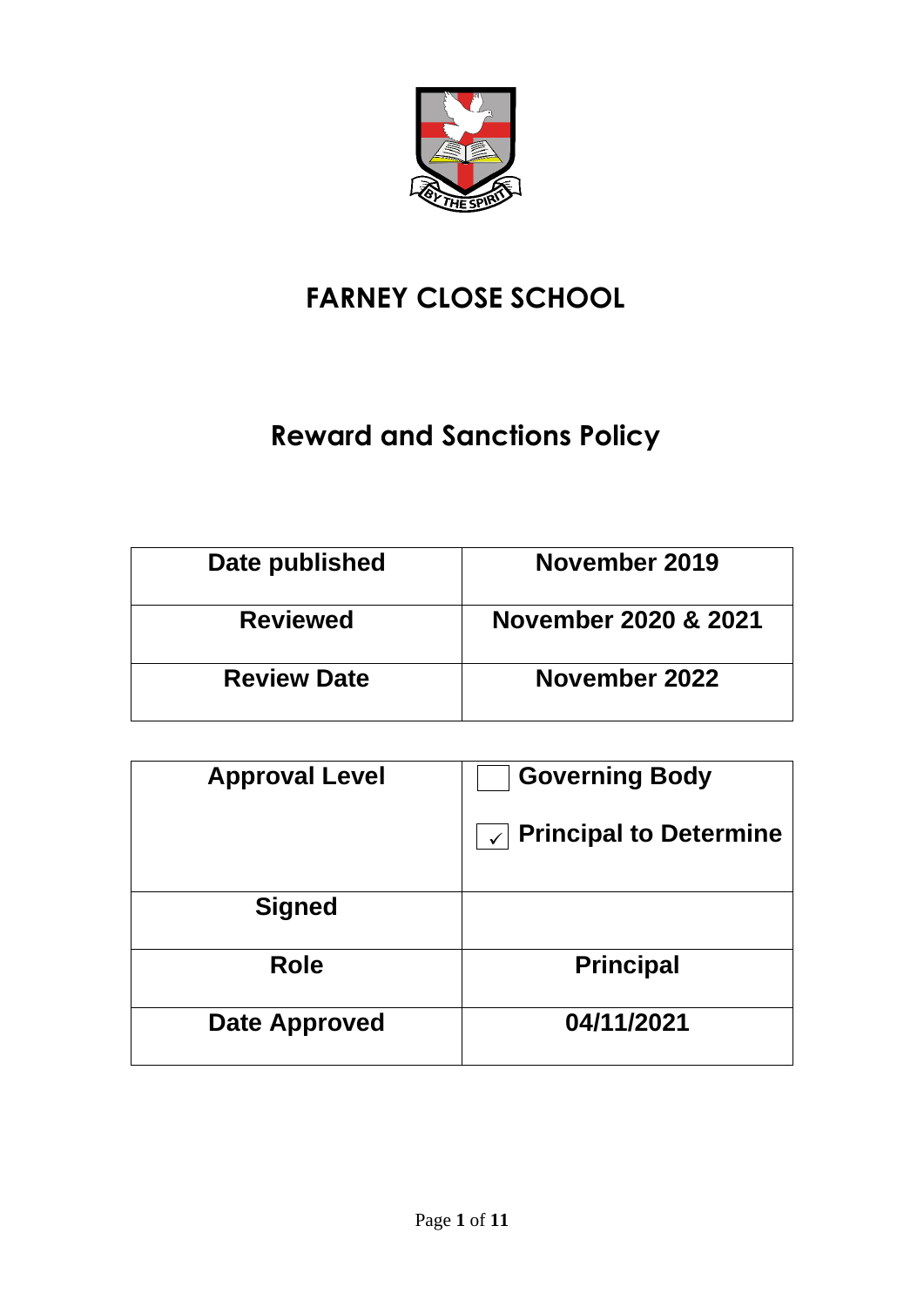# **Intent**

At Farney Close School we understand that behaviour is often a form of communication for children and young people, especially those who attending schools, such as ours. We encourage staff to look at the functions of behaviour wherever possible in order to meet the needs of our young people quickly and effectively. We have a deliberately positive approach to young person behaviour support. with a clear emphasis on the reward of positive effort, progress and appropriate behaviours. Inappropriate and anti-social behaviour is initially dealt with in a low-key manner wherever possible, resulting in as little negative attention as possible in order to enable young people to return to learning and repair relationships quickly. Our focus in the use of Rewards and Sanctions is to recognise and celebrate success or to get students back to learning quickly and effectively wherever possible.

# **Implementation**

There is a daily points system that supports positive behaviour during the school day:

Monday to Thursdays – A maximum of 29 points can be accumulated Fridays – A Maximum of 18 points can be accumulated

1 Point for break conduct 2 points in morning tutor / assembly 5 points in each lesson

Lesson Points are awarded for:

- 1 point Arriving and managing the first 15 minutes well
- 2 points Satisfactory on-task work and effort
- 1 point Respecting others' right to learn and be safe
- 1 point Appropriate Attitude to staff

# Break Points

Points are also earned at break times: **1** for morning break & **1** for lunch break. These points are awarded for appropriate behaviour and interaction between young people and towards adults and lining up promptly. Play fighting and being out of bounds is not acceptable.

# **Tutor Points**

1 or 2 Points are awarded for appropriate interaction, a positive contribution to the group and making a generally good start to the day.

# **Young people below point threshold**

Young people who score 13 (out of 17 possible points) and under in a morning attend Detention from 1pm to 1.30pm on that day.

Young people who score 9 (out of 13 possible points) and under in an afternoon attend Detention from 4pm to 4.30pm on that day.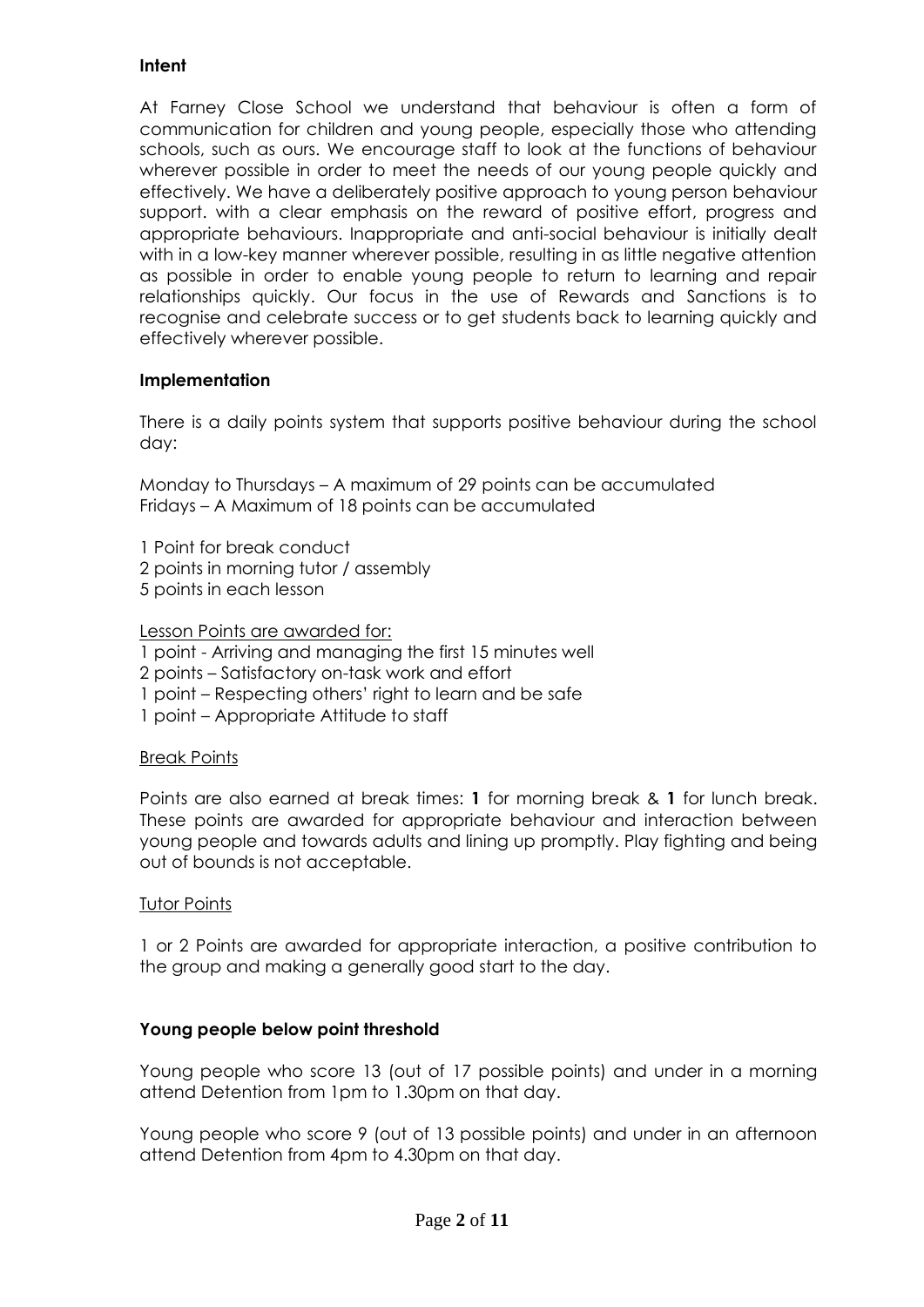This means that a young person can be in both detentions if they have a poor morning and afternoon. However, it also means that if they have a poor morning they can get detention out of the way and go on to have a good rest of the day. It also means that day pupils will not have the end of their school day delayed too long if they gain an afternoon Detention.

# **POINTS AND REWARDS**

Year 11

Every young person gains 5 pence for every point they earn. The total earnings are collated and distributed as they leave school on Fridays. The week's points are totalled Thursday-to-Thursday. These monies can be saved and given out at the end of each half term so that a substantial amount can be collected.

#### Year 10

The same principle applies except they gain 4 pence per point.

Year 9

The same principle applies except they gain 3 pence per point.

Years 7 and 8.

The same principle applies except they gain 2 pence per point.

For all young people there are extra incentives to celebrate their behaviour such as reward evenings and trips out.

#### **SUBJECT AWARDS**

Certificates of Achievement are awarded, in all curriculum subject areas, for satisfactory work and effort whilst also being available for other areas where positive behaviour or input is noted.

Certificates are presented in the weekly assemblies by the Head of Education.

# **CLASSROOM EXPECTATIONS**

The overall daily school points system applies and should provide a model of basic expectations between all Teachers and Teaching Assistants.

However, the criteria in themselves are not sufficient and do not fully represent the type of basic expectations that all Teachers should have as good practice. It is in the nature of a number of our young people to be reactive and in this regard, it is essential we set about standardising some aspect of our classroom management.

# **BEGINNING AND ENDING LESSONS**

1. Young people should enter classrooms in an orderly fashion. Not to achieve this often sets the lesson off on the wrong foot. If you know that certain young people clash, this is an ideal time to direct them to sit where they will be less likely to be antagonistic. If you are unable to achieve this,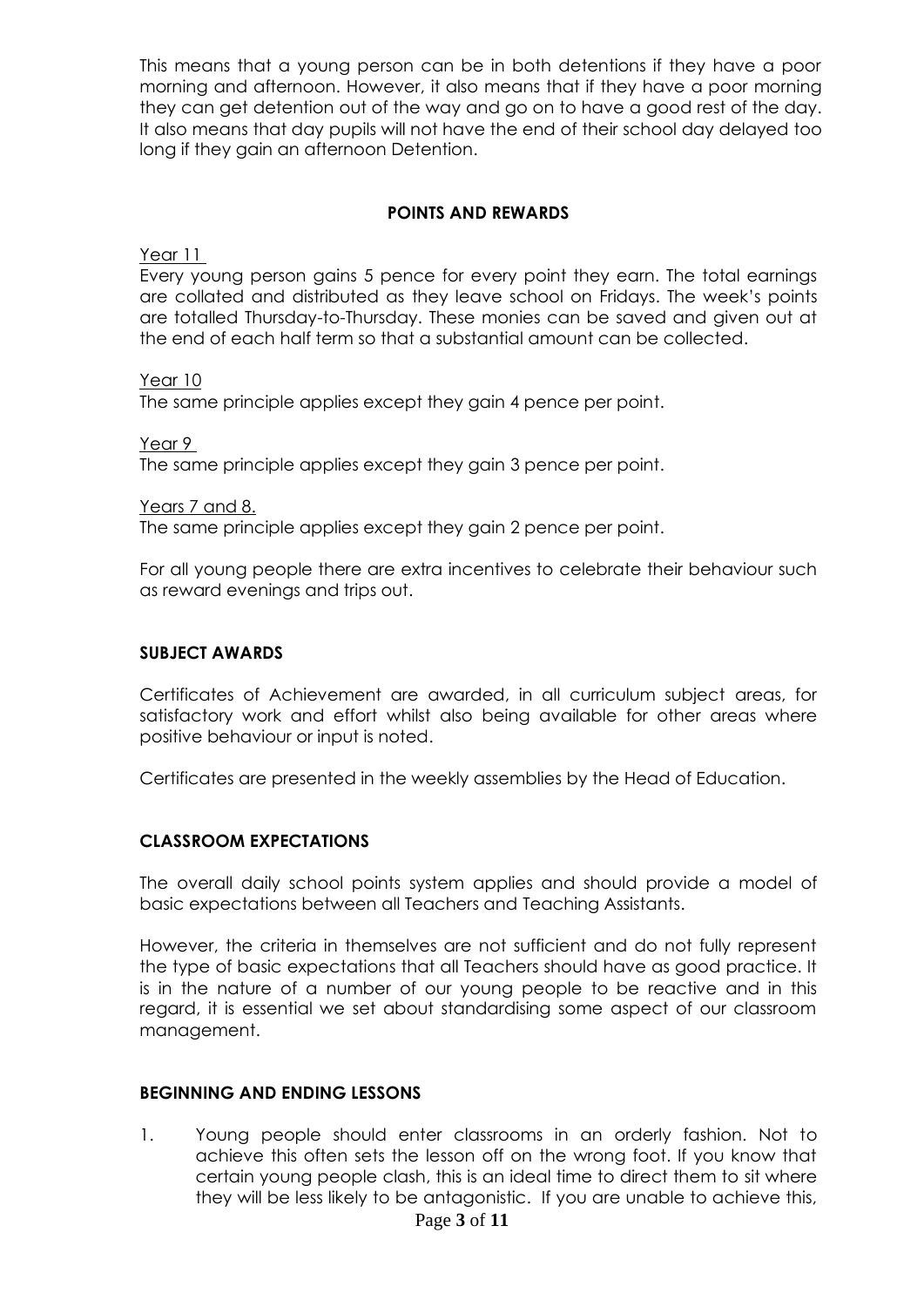try to marginalise the situation by isolating young people at various stations in the line. Or walk to the destination with the young people you know to be troublesome. This need not be in a heavy supervisory way; you could talk about the forthcoming lesson, the weather, anything, so long as it displaces their focus on acting inappropriately.

- 2. Listen to the comments and observations of your working colleagues (Teachers, TAs + RSCW's) about the moods and behaviours of the young people you are about to have in the day. This can help you predict possible problems before they occur, giving you an opportunity to consider various options before they occur.
- 3. If a young person is struggling to settle at the beginning of a lesson and you have a classroom assistant with you, it may be useful to consider asking them to take the young person for some time out to either undertake a different learning activity, an activity that might refocus them such as reading or where needed a sensory break. We may also enlist the support or care colleagues with positive relationships with certain young people to support in these opportunities too.
- 4. If a young person starts the lesson by saying that they want some time out, suggest to them that they can have that in the room, sitting quietly at their desk and that they can begin their work when they have recovered composure.
- 5. Make sure that young people are polite to you as an adult, using 'please' and 'thank you' as well as speaking in a moderate and undemanding tone. It is important that all adults model this level of mutual respectful communication and interaction.
- 6. Plan your lesson so that there is sufficient time for young people to leave the lesson with their books and equipment put away and the area around their desk and classroom in general is left tidy. Make sure that young people are sat quietly, ready to leave. On leaving the room, young people should line up at the door, and then escort the group to the break/lunch area.
- 7. Teachers and Teaching Assistants (TAs) need to be on time at the beginning and end of breaks to support both their colleagues and ensure the smooth transition from break to class.
- 8. Move from the end break as soon as possible and start the lesson on time. This sends the message that you consider education to be important and that your time is equally valuable.
- 9. Do not finish the lesson too early, this often leads to trouble between bored/unoccupied children who are aimlessly waiting around for something to happen.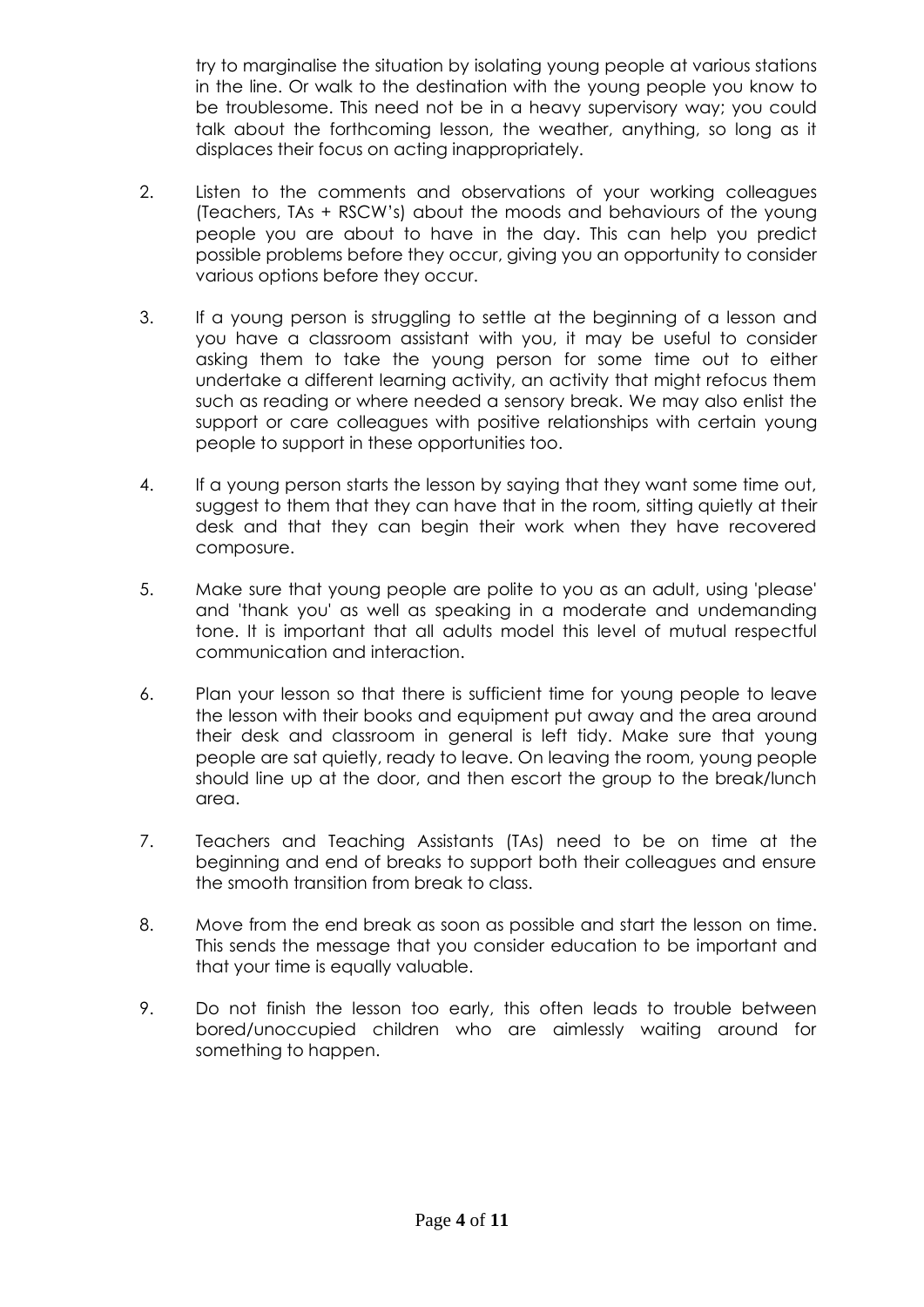#### **IN THE CLASSROOM**

- 1. To help prevent incidents occurring amongst young people, minimise their movement around the classroom as much as possible, particularly only allowing one or two at a time to be out of their seat. Of course, practical lessons prevent such an approach but as a general rule, it is best that young people request permission to move around. Having said this, one should always consider the need for young people to develop their independent learning skills, which includes the ability to obtain information / equipment around the room. This reinforces patterns of good behaviour and sends a clear message to young people that it is your room and not just a place where they go to for a few periods a week. Therefore, it is essential that teachers organise their room to accommodate this. This will require set routine and designated areas of access, so that children are familiar with the expectation and procedure.
- 2. **It is important to correct all inappropriate language and behaviour.** The use of both the points system and the merit system can be of assistance in this, but quick reminders in the moment also reinforce our expectations and help students to modify this, at times, ingrained behaviour over time.
- 3. Young people are not allowed to have electrical / battery operated equipment (including any SMART devices such as smart watches) in class unless supplied to them as part of the lesson. If they come to class with such equipment, then it should be confiscated and returned at the end of the day, or given to the young person's Link-Worker If young people are persistent in this behaviour, then it will be either confiscated until they next go home, or it will be sent home.
- 4. Ensure that work is well differentiated and appropriate to the level and ability of the young person. Without doubt this is one of the biggest causes of frustration and out acting behaviour if it is not properly addressed.
- 5. The first 15 mins of each lesson is a vital time in ensuring that all present get the full amount from the lesson so create a calm atmosphere which send the message that you are in control of the room.
- 6. If you have a classroom assistant use them wisely when you know difficulties are likely to arise, for example at the beginning of the lesson, place them strategically with young people who persistently call out for help or attention. Be careful though that this does not lead to those who shout loudest being the only ones who are attended to.

# **The support strategies outlined those below should be used at all times.**

- 1. Request that young people only speak one at a time when answering questions and show respect for each other.
- 2. Be aware that some young people constantly demand attention and manage this appropriately.
- 3. Young people are quiet and focussed when instructions are given out.
- 4. Emphasis the need for good manners and social graces, rewarding these where possible.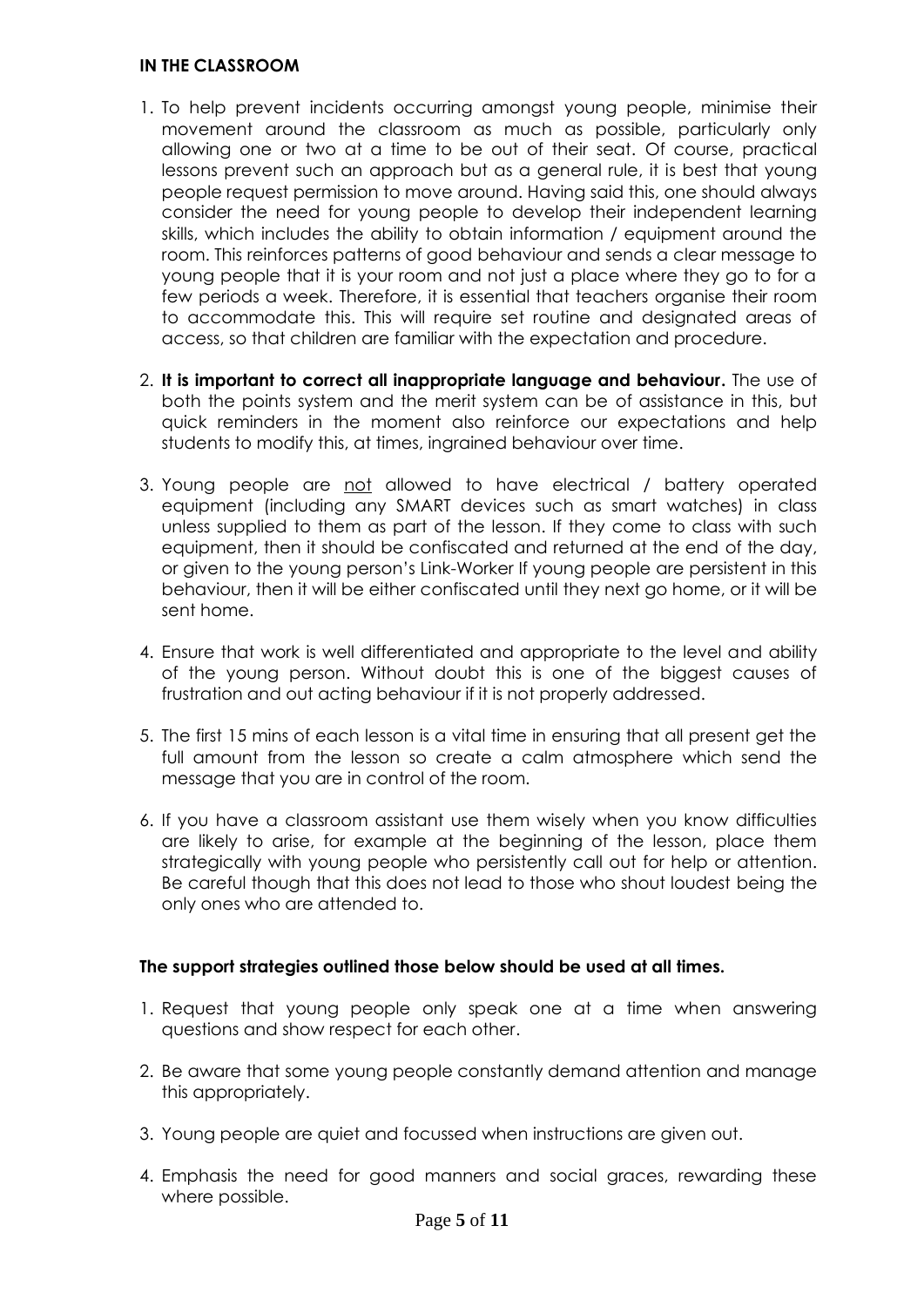- 5. Do not allow young people to move furniture around the room. Set your room out in the way you like to keep it in general. This emphasises both your ownership of the room and gives a clear message about the things you value.
- 6. Take good care of the stock you hand out to young people, making sure they are aware that you know exactly what has been given out and that you regard it as your own. Expect it to be returned in good order. Once again this sends a clear message about your expectations and personal values in the classroom. It also ensures that you have the necessary equipment to do your job, making it readily available as well as cutting down on wastage.
- 7. If you have to move rooms because a young person is being overly disruptive, a) Inform a senior member of staff / R.S.C.W. duty person. b) Take your class to work in the dining room / the Chapel or a spare classroom.
- 8. Many of our young people have poorly developed literacy skills, and as such, they are likely to be outacting if work is net set out for them in bite size chunks and matched according to their ability. It is always useful to set out a **word wall or vocabulary sheet/mat** for programmes of study. This should emphasise key concept words that will be referred to and, at the same time, help spelling and word recognition.

# **MOVEMENT**

- 1. All groups should move as a cohesive unit to and from lessons and staff are expected to be 'half in half out' or classrooms in order to observe movement at points of transition.
- 2. All groups should stay in close proximity to the adult in charge, when moving around the building during lessons or at specific parts of the day, who should be able to stop the group as a whole at any time.
- 3. When groups/individuals come in to contact within each other, they should **not**;
- Shout at each other.
- Chase each other.
- Ridicule each other.
- Verbally abuse each other.
- Physically abuse each other.
- Damage property.
- Disrupt the learning of others in the school environment

# **PERMITTED SANCTIONS RELATING TO THE SCHOOL DAY**

- 1. Young people should be allocated points according to the FIVE criteria of common expectations in the classroom and in other key parts of the day.
- 2. If young people damage equipment, they should be charged according to the replacement cost. A list of costs is available from the accounts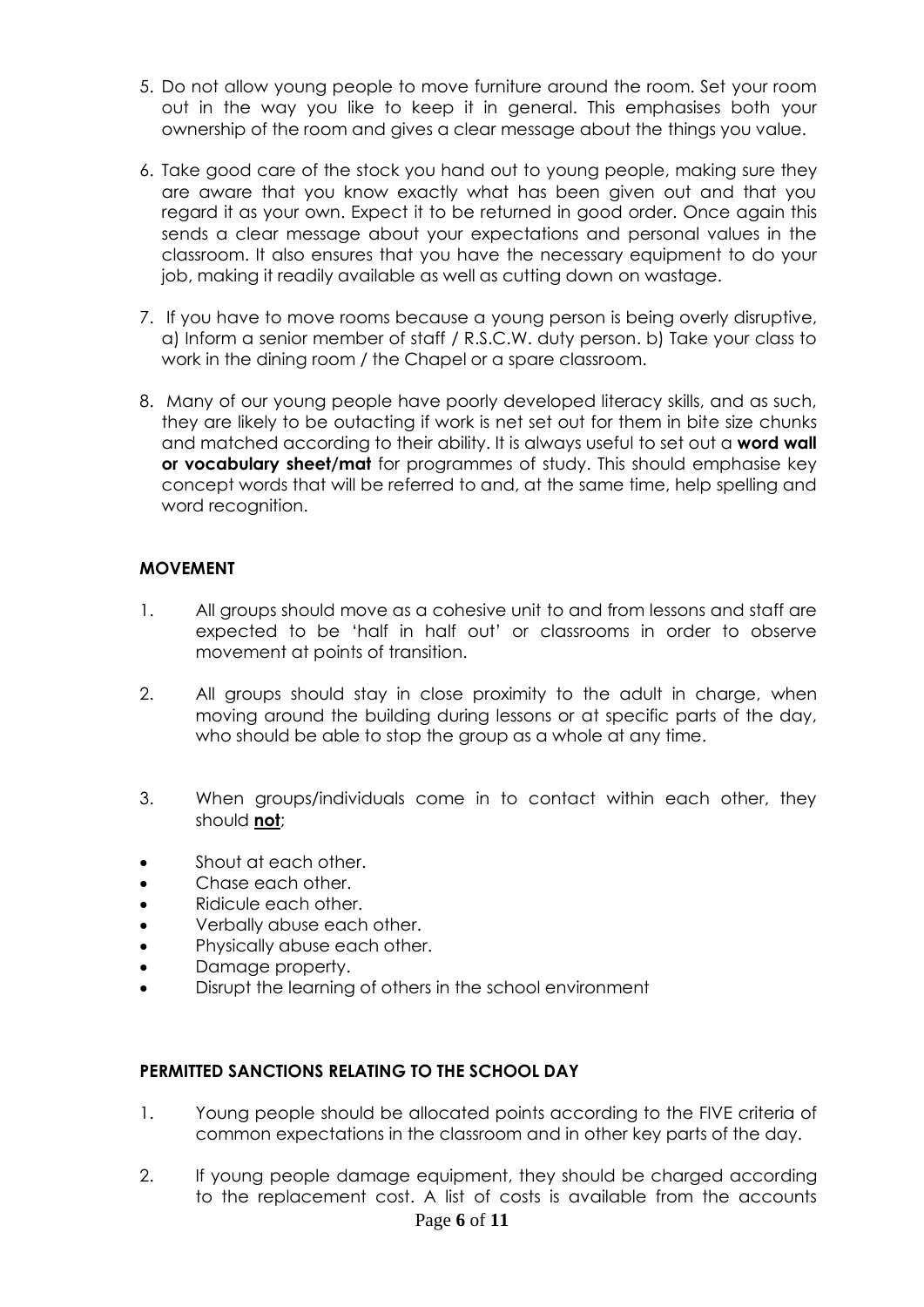department and site manager. In some cases, a nominal contribution is sufficient. This can come from pocket money where it is available, or parents/carers may need to be billed.

- 3. Teachers may detain a young person during the school day at break school, and Detention at 1pm or/and 4 p.m. If Day pupils are to be detained after 4 p.m., the day duty care team should be informed and requested to contact the taxi service. This person will also inform the young person's parents, stating the reason for the Detention.
- 5. The Support class or/and the Hush are available for young people in distress or who genuinely require time out of class. The support class is to be used as a last resort by teachers and not just because young people say "I want time out" or "I'm not working" An appropriate response to this would be to tell the young person to sit quietly in the classroom until they are ready to participate. The Hub is not to be viewed or used as a seclusion space but must be used by staff to support young people to regain focus, regulate and return to learning wherever possible.
- 6. If a Teaching Assistant is available in a lesson where a young person is unable to focus and impacting on the learning of others, it would be appropriate for them to withdraw the young person and do some individual work. The frequency of this needs to be monitored to ensure that certain young people are not using this to avoid demands across the curriculum.
- 7. If a young person leaves class without permission, it is the teacher's responsibility to notify the Hub and then follow up the young person and ensure that they complete any worked missed. Unless there is clear mitigation, this should result in an automatic Detention at the end of the morning or/and afternoon lesson during which work, or reparation activities should be undertaken.
- 8. If a young person damages any part of the classroom or furnishings, this should be noted on a maintenance request form, stating exactly who was responsible for the damage in order that they may pay reparation. The form should be counter signed by a member of the SLT.

# **Specific considerations when using Detention as a sanction**

What is the intent of setting young people Detention?

- 1. To give young people the opportunity to put right difficulties they may have encountered in the school day.
- 2. To allow young people to see that there are consequences for inappropriate behaviour and attitudes.
- 3. To positively re-enforce appropriate classroom behaviour and attitudes.
- 4. To provide opportunities for young people to catch up on important work that they have missed during the school day.

#### How we implement Detention

Detention takes place on the first floor of the main building in the support class.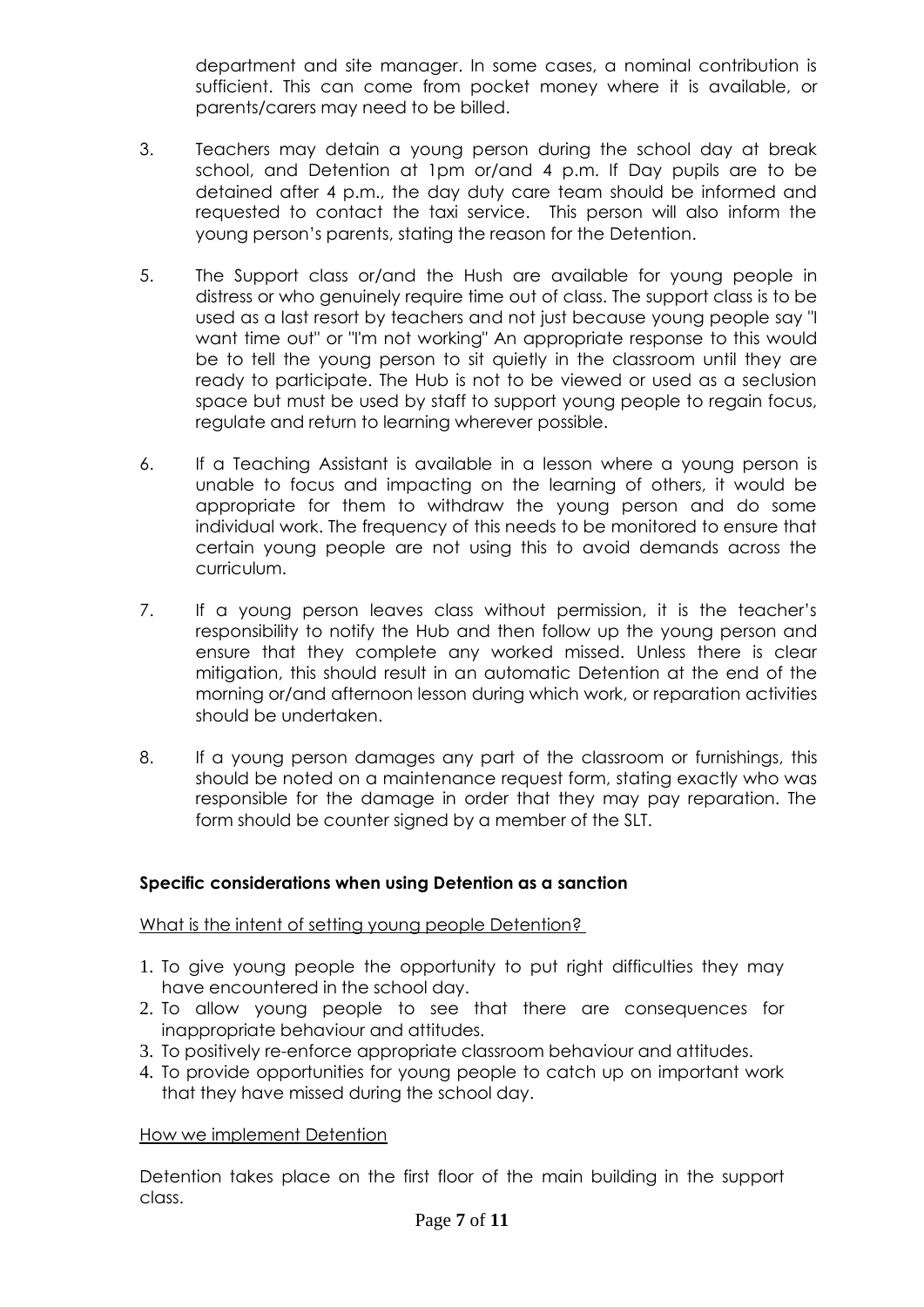- 1. The minimum time for Detention is 30 minutes.
- 2. Irrespective of the number of points a young person has earned, if they are disruptive and unco-operative, extra time can be added. If young people are still unresponsive, they should work with the evening duty manager until they complete their work and behave acceptably. In all cases it is vital that young people know why they are in Detention and how long it will be for.
- 3. Young people are expected to conform to high standards of classroom behaviour (as outlined in 'Classroom Expectations') and to travel to Detention in a reasonable manner.
- 4. Points allocated in Detention will be logged onto CPOMs. School day point will be entered onto iSams or the school's database in place.
- 5. If a young person fails to:
	- a) attend Detention
	- b) arrives too late
	- c) walks out
	- d) has to be withdrawn

then their points for that day will be frozen until they successfully repeat the Detention. This opportunity to repeat a Detention, unfreezing the points, will last for 2 days only.

7. It is the teachers' responsibility to attend Detention promptly.

Can teachers use their discretion in Detention?

Teachers taking Detentions need to ensure that those attending work in silence and complete a reflection sheet before starting on any work outstanding from the morning/afternoon. Detention should be a place that discourages any child or young person from wishing to attend.

It may also be an appropriate use of discretion to agree with or instruct a young person to attend the next Detention session because of difficulties they are experiencing during the Detention session. In order to ensure that the point of Detention is not undermined by overuse of discretion, teachers should use this facility sparingly and consult with the Head of Education before doing so.

# Devaluing the credibility of Detention.

It is vital for the credibility of the Detention system that:

- ➢ Young people do not persuade/manipulate/bully teachers into using discretion over attendance or periods of time in Detention.
- $\triangleright$  Supplementary points are not given easily
- ➢ Teachers adhere strictly to the guidelines and expectations of behaviour and attitudes, as defined in "Classroom Expectations".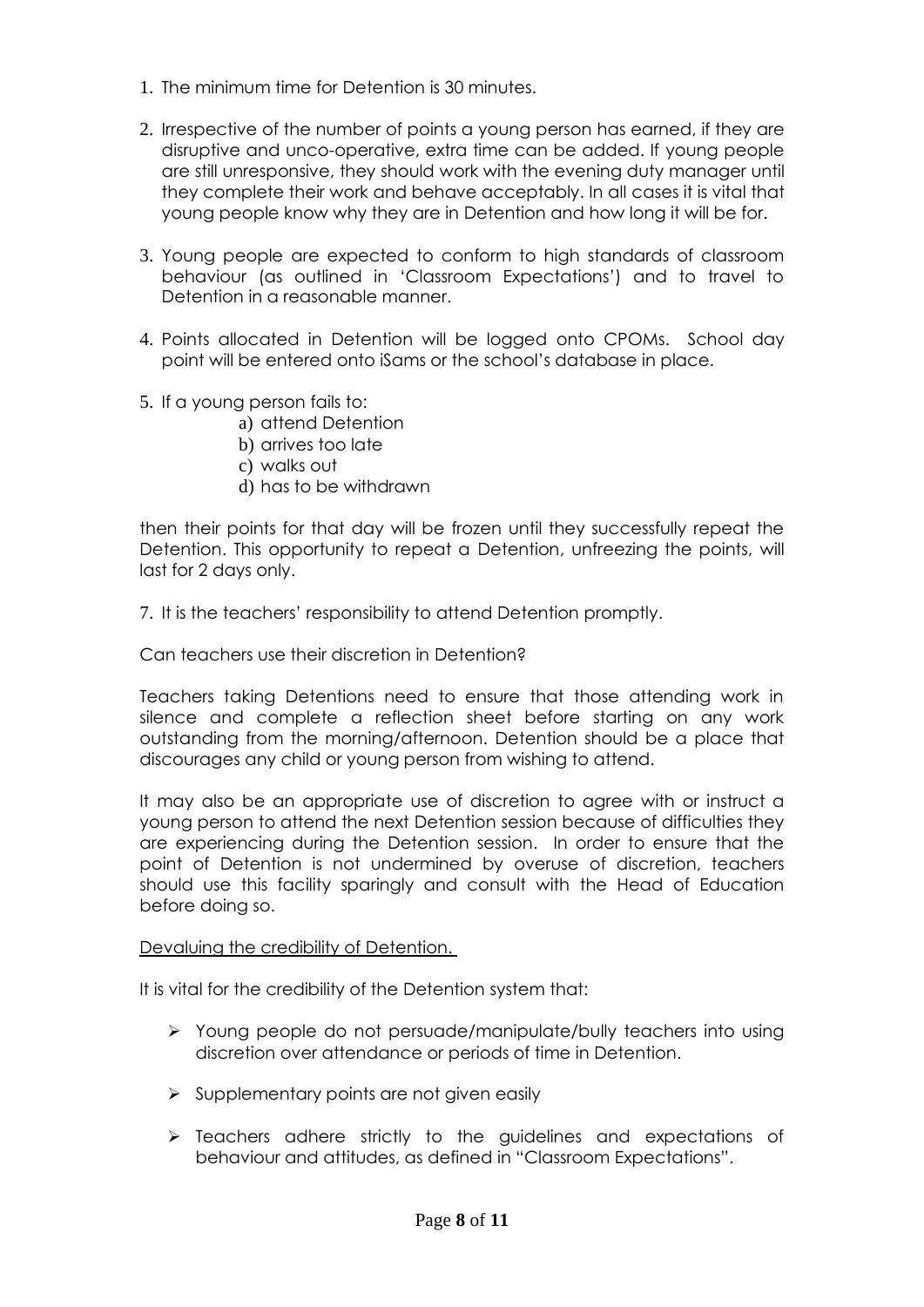➢ Where points are given or frozen, or where young people are asked to attend the next Detention session, it is the responsibility of the teachers on the Detention rota to ensure that young people are reminded to attend the next Detention session, and to inform the teachers who are about to take that session.

# **REWARDS AND REINFORCEMENTS**

- 1. Talk about consequences, right and wrong decision-making.
- 2. Remember the power of public praise.
- 3. Try to resolve any conflicts encountered before they move to the next lesson. If you are unable to do so seek support from other day duty staff.
- 4. Use the certificate system to support your work. Beware not to devalue it by excessive use.
- 5. Try to make rewards as individual as possible. If necessary, negotiate / consult the young people you wish to reward on what they might like. This reinforces the personal aspects of the relationships you are trying to build.
- 6. Allow young people to show the work they are proud of to senior management and leadership if they wish, but at an appropriate time.
- 7. Display good work whenever possible. Update display work at least termly.
- 8. Make positive comments on young people work when marking where possible.

# **DO NOT**

- 1. Publicly berate / criticise a young person if possible.
- 2. Use any derogatory comments (including 'banter') which may cause harm or embarrassment, such as 'stupid' or 'liar' for example **or** dismissive language with young people when they are presenting challenge, such as 'I don't care' or 'I'm not listening' as this undermines relationships and possible reinforces previous negative experience.
- 3. Raise your voice as the young person is likely to mirror this which only leads to an escalation of the situation.
- 4. Threaten a sanction you are unable or unwilling to carry out. This only leads to the loss of personal credibility.
- 5. Rescind a sanction. If difficulties occur, request support.

# **DO**

1. Read this policy fully. Ask questions if you are unsure of ANYTHING.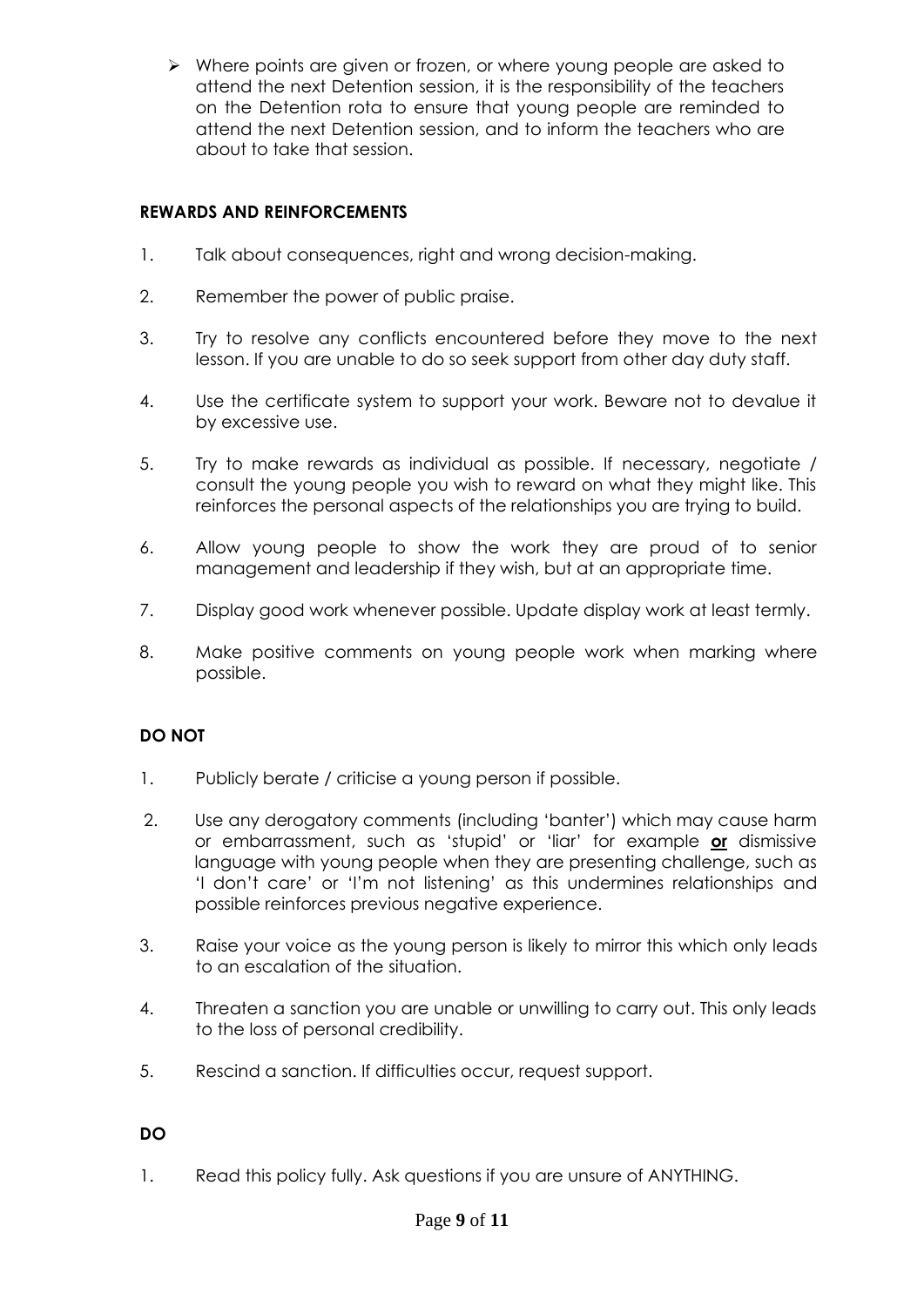- 2. Instil upon young people the idea of completing a task, i.e. Start and Finish. This should apply to work and behaviour.
- 3. Do talk to young people to resolve a conflict after the situation has cooled down.
- 4. Be persistent in following up problems / issues, so that they are not carried over to later lessons.
- 5. Remember that all young people have a right to the National Curriculum; therefore, differentiation is their right and is frequently the road to successful lessons and relationships.
- 6. Treat young people with respect and try not to hold a grudge after an incident. Confrontation is not usually aimed specifically at a person; rather it is often an expression of inner emotional turmoil, frustration or an entrenched behavioural pattern.
- 6. Leave a "way out" for yourself and the young people when confrontation occurs. Use de-escalation strategies, which promote opportunities where neither party involved is seen as a loser. If this unavoidable or impractical, ensure that you have sufficient support / assistance at hand should the situation escalate. The ultimate 'victory' is that young people return to learning and lessons resume.
- 7. Encouraging and supporting young people to make the right choice that will ultimately benefit them, both in the short and long term.

# **Impact of Effective Reward and Sanction**

- 1. Consistency, repetition and routine, are fundamental aspects of behaviour support for all young people, especially ours.
- 2. The more all members of staff operate from similar baseline expectations, the more receptive young people will be.
- 3. The use of observation, timely intervention and a sense of humour, frequently makes life easier for you and the young people.
- 4. Young people who frequently have few internal boundaries need structure to be brought into their lives to operate in groups. Therefore, set overt structures. Although they may resent them initially, they will quickly adapt if they are fair and evenly applied to all. For many young people a lack of structure breeds uncertainty. Structures and boundaries help them to predict situations and bring a sense of security.
- 5. Any member of staff who does not use the expectations outlined in the policy above is undermining the Behaviour Support Policy, and their colleagues, making everyone's job more difficult than it need be.
- 6. Young people who have the above feel safe and therefore more ready to learn.
- 7. Young people who are shown consideration, kindness and respect are more likely to emulate these behaviours we want to see in them.